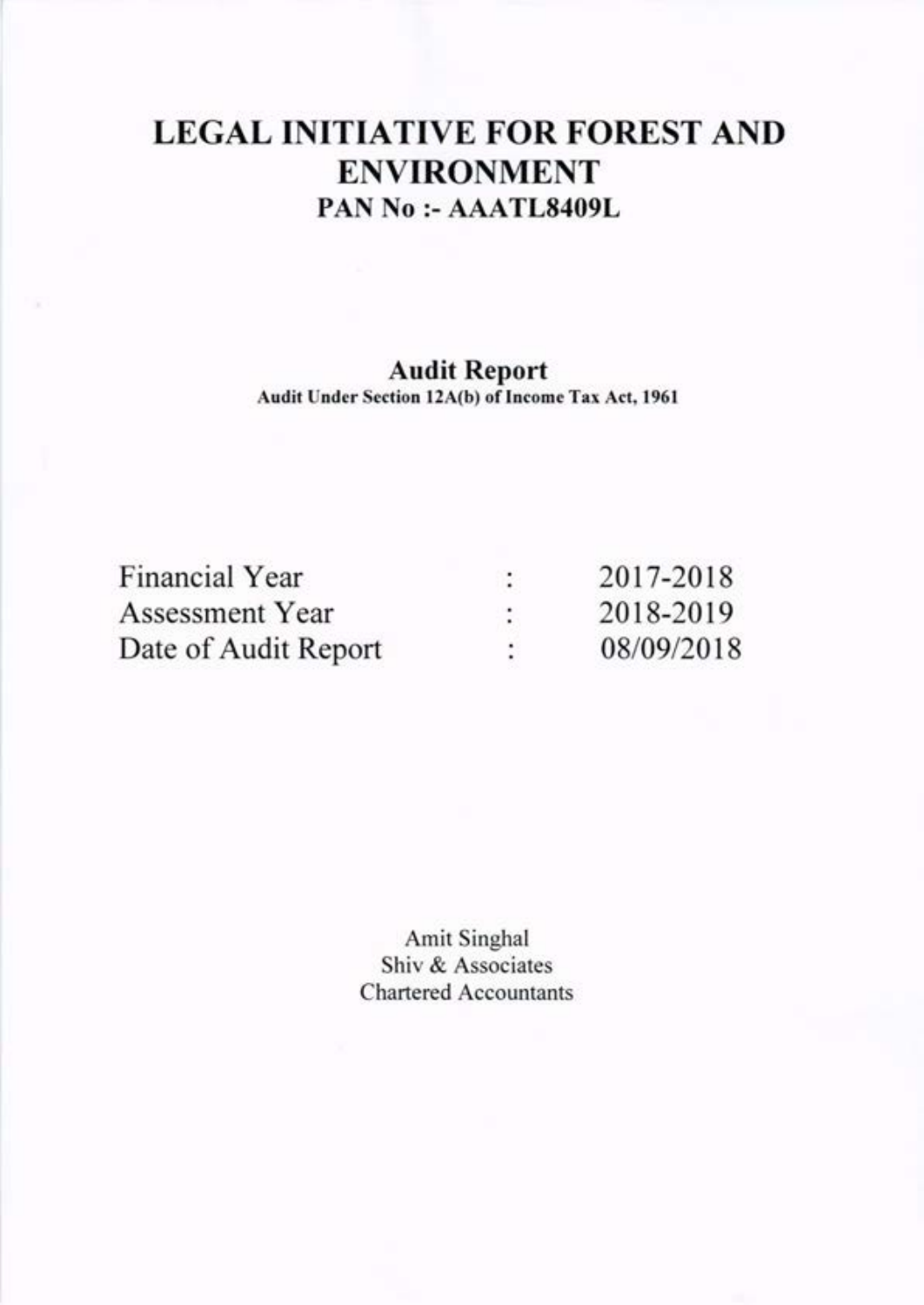| <b>Computation of Income</b>                                                                         |             |               |
|------------------------------------------------------------------------------------------------------|-------------|---------------|
| Assessment Year - 2018-19                                                                            |             |               |
| Income                                                                                               |             |               |
| Specific purpose grant received                                                                      | 1,10,07,125 |               |
| Bank Interest & Other Income                                                                         | 2,53,569    |               |
| Bank Interest on Specific Purpose grant                                                              | 49,977      |               |
| General purpose grant received                                                                       | 2,95,000    |               |
| Total                                                                                                |             | 1,16,05,671   |
| <b>Expenditure</b>                                                                                   |             |               |
| Exp as per Income & Expenditure Account                                                              | 1,07,02,023 |               |
| Add: Fixed Assets purchased during the year<br>Less: Expenses incurred out of india                  | 1,14,306    |               |
| Less: Depreciation (Refer Sch - 5 attached to B/S)<br>Less: Amount utilised out of income accumulatd | (37, 290)   | 1,07,79,039   |
| in A.Y. 2014-15 u/s 11 (2) of the Income Tax Act, 1961                                               |             | (20, 91, 673) |
| Less: Amount utilised out of b/f u/s 11 (1) expl 2                                                   |             |               |
| <b>Total</b>                                                                                         |             | 86,87,366     |
| <b>Total Income</b>                                                                                  |             | 29,18,305     |
| Less: Amount accumulated u/s 11 (2)                                                                  |             | 11,77,454     |
|                                                                                                      |             | 17,40,851     |
| Less: Amount accumulated to the extent it does not exceed 15%<br>of receipts                         |             | 17,40,851     |
| <b>Income Taxable</b>                                                                                |             |               |
| Less: Amount c/f u/s 11 (1) expl 2                                                                   |             |               |
| For Legal Intiative for Forest & Forest                                                              |             |               |
|                                                                                                      |             | abort         |
|                                                                                                      |             |               |
|                                                                                                      |             |               |
| Trustee                                                                                              |             |               |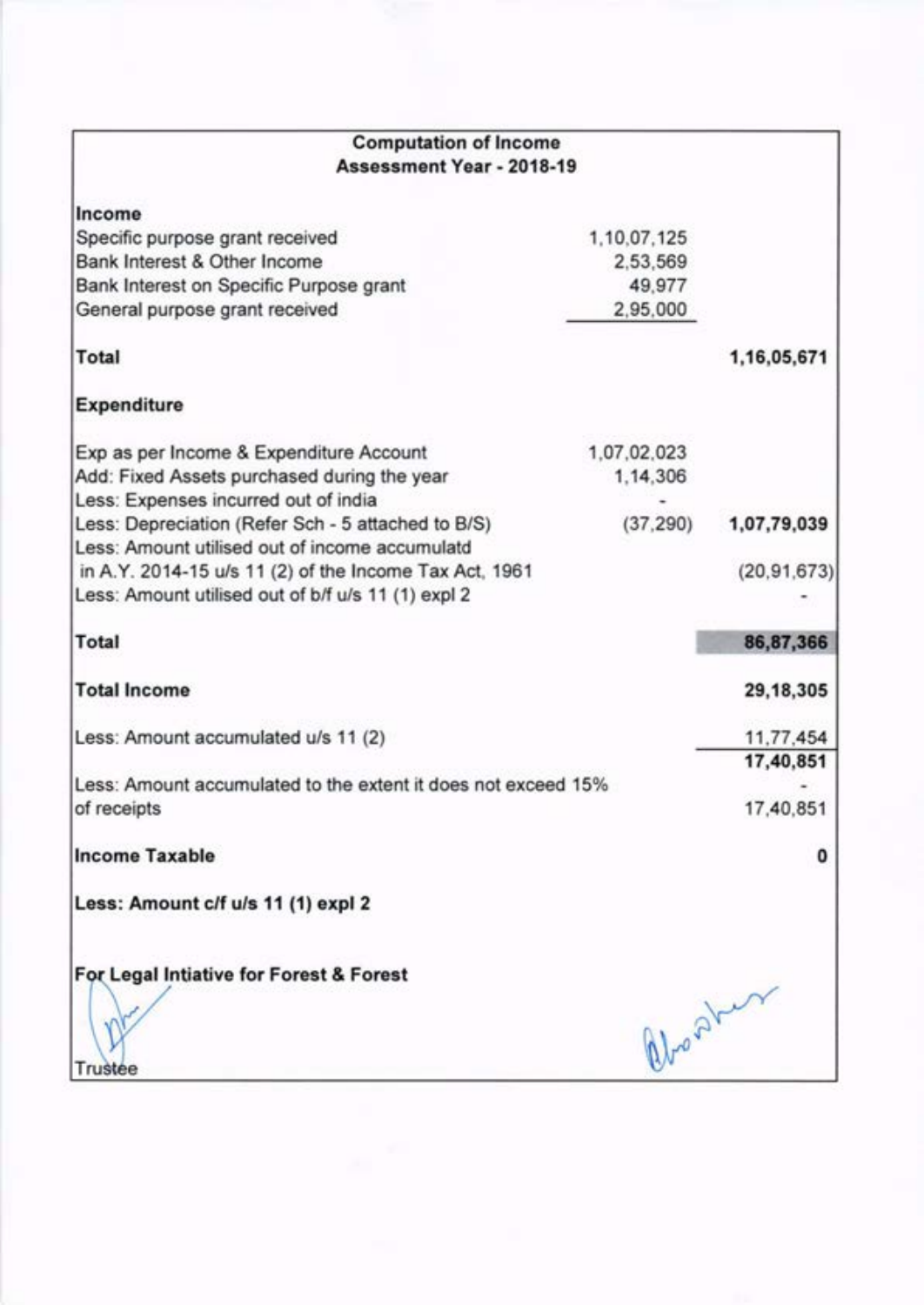Balance Sheet as at March 31, 2018

|                                           | <b>Schedules</b> | March 31, 2018<br>(Rs.) | March 31, 2017<br>(Rs.) |
|-------------------------------------------|------------------|-------------------------|-------------------------|
| <b>SOURCES OF FUNDS</b>                   |                  |                         |                         |
| Capital Fund                              |                  | 25,05,847               | 20,94,859               |
| Capital Assets Fund                       | $\frac{2}{3}$    | 2,45,853                | 1,68,837                |
| <b>Unutilised Grants</b>                  |                  | 62,41,963               | 58,26,319               |
| Total                                     |                  | 89,93,663               | 80,90,015               |
| <b>APPLICATION OF FUNDS</b>               |                  |                         |                         |
| <b>Fixed Assets</b>                       |                  |                         |                         |
| <b>Gross Block</b>                        | 4                | 6,44,309                | 5,30,003                |
| Less: Accumulated Depreciation            |                  | 3,98,456                | 3,61,166                |
| Net Block                                 |                  | 2,45,853                | 1,68,837                |
| <b>Current Assets, Loans and Advances</b> |                  |                         |                         |
| Cash and Bank Balances                    | 5                | 88,56,588               | 77,29,536               |
| Loans and advances                        | $\overline{6}$   | 2,45,844                | 5,05,995                |
|                                           | $(\Lambda)$      | 91,02,432               | 82,35,531               |
| Less: Current Liabilities                 | 7                | 3,54,622                | 3,14,353                |
| $(A - B)$                                 |                  | 87,47,810               | 79,21,178               |
| Total                                     |                  | 89,93,663               | 80,90,015               |
| <b>Notes to Accounts</b>                  | $_{11}$          | ٠                       |                         |

The schedules refered to above and notes to accounts form an integral part of Balance Sheet. As per our report of even date

For Shiv & Associates Firm's Registration no: 009989N **Chartered Accountants** 

Ca. Amit Singhal

Membership No. 98417

Place: Delhi Date: 08/09/2018 For and on behalf of Legal Initiative for Forest & Environment

**Ritwick Dutta** 

Trustee

Dea 1 **Rahul Choudhary Trustee** 

Place: Delhi Date: 08/09/2018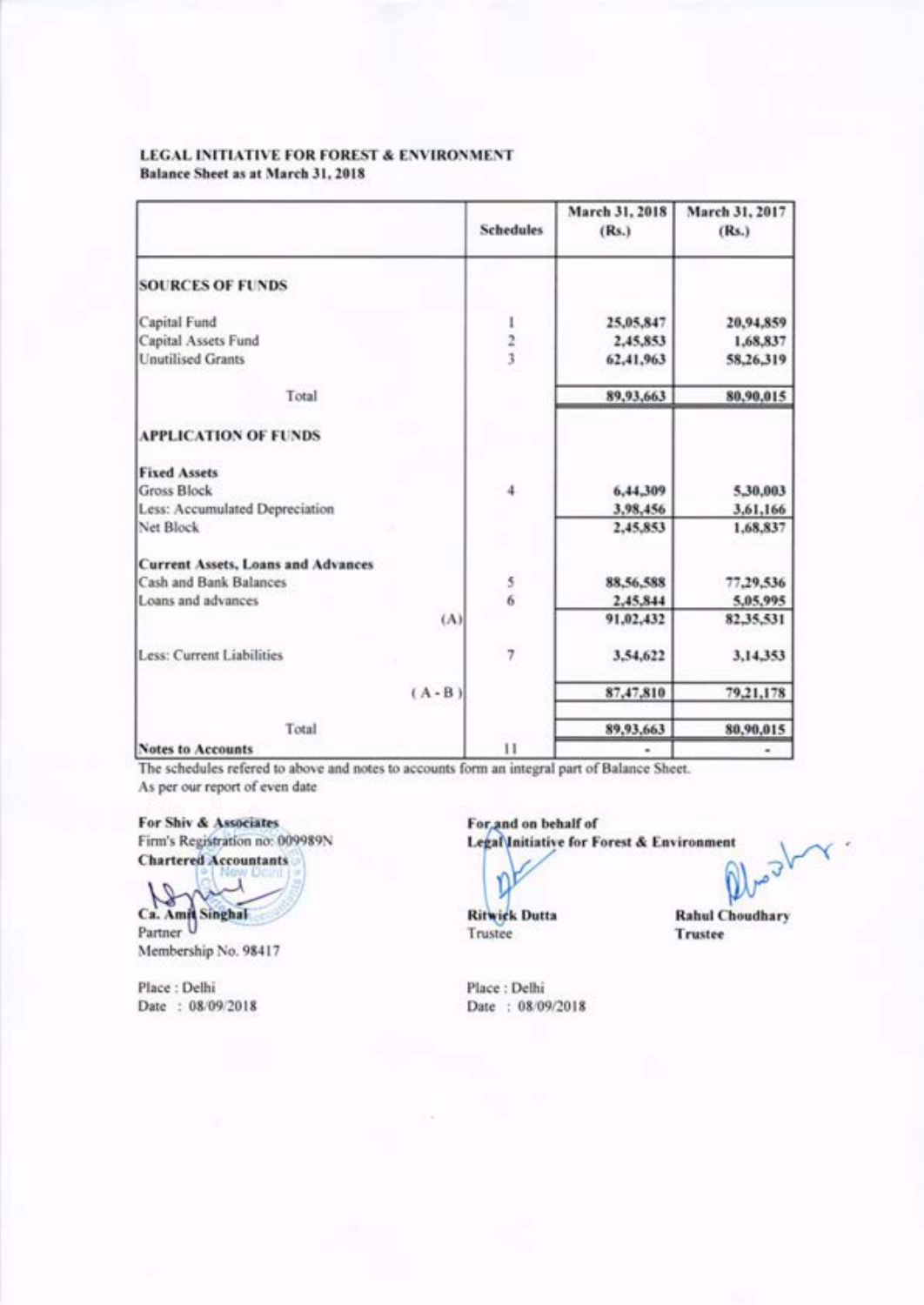Statement of Income and Expenditure for the year ended March 31, 2018

|                                                               | <b>Schedules</b>                            | March 31, 2018<br>(Rs.) | March 31, 2017<br>(Rs.) |
|---------------------------------------------------------------|---------------------------------------------|-------------------------|-------------------------|
| Income                                                        |                                             |                         |                         |
| <b>Grants/Donations Received</b>                              |                                             |                         |                         |
| Specific Purpose Grant Income                                 | 3                                           | 1,05,27,539             | 83,13,649               |
| General Purpose Grant Income                                  |                                             | 2,95,000                | 4,10,000                |
| Other Income                                                  | 8                                           | 2,53,569                | 3,11,003                |
|                                                               |                                             | 1,10,76,108             | 90.34.652               |
| Expenditure                                                   |                                             |                         |                         |
| Specific Purpose Grant Expenditure                            | $\begin{array}{c} 9 \\ 4 \\ 10 \end{array}$ | 1,05,27,539             | 83,13,649               |
| Depreciation                                                  |                                             | 37,290                  | 40,889                  |
| Other Expenses                                                |                                             | 1,37,194                | 88,420                  |
|                                                               |                                             | 1,07,02,023             | 84, 42, 958             |
| <b>Excess of Income over expenditure</b>                      |                                             | 3,74,085                | 5,91,694                |
| Add: Depreciation transferred to Capital Assets Fund          |                                             | 37,290                  | 40,889                  |
| Excess of Income over expenditure transferred to Capital Fund |                                             | 4,11,375                | 6,32,583                |
| <b>Notes to Accounts</b>                                      | $^{11}$                                     |                         |                         |

The schedules refered to above and notes to accounts form an integral part of Statement of Income and Expenditure. As per our report of even date

# For Shiv & Associates Firm's Registration no: 009989N

**Chartered Accountants** 

M Ca. Amit Singhal Partner Membership No. 98417

Place: Delhi Date : 08/09/2018

howahar For and on behalf of Legal Initiative for Forest & Environment

**Ritwick Dutta** Trustee

**Rahul Choudhary** Trustee

Place: Delhi Date: 08/09/2018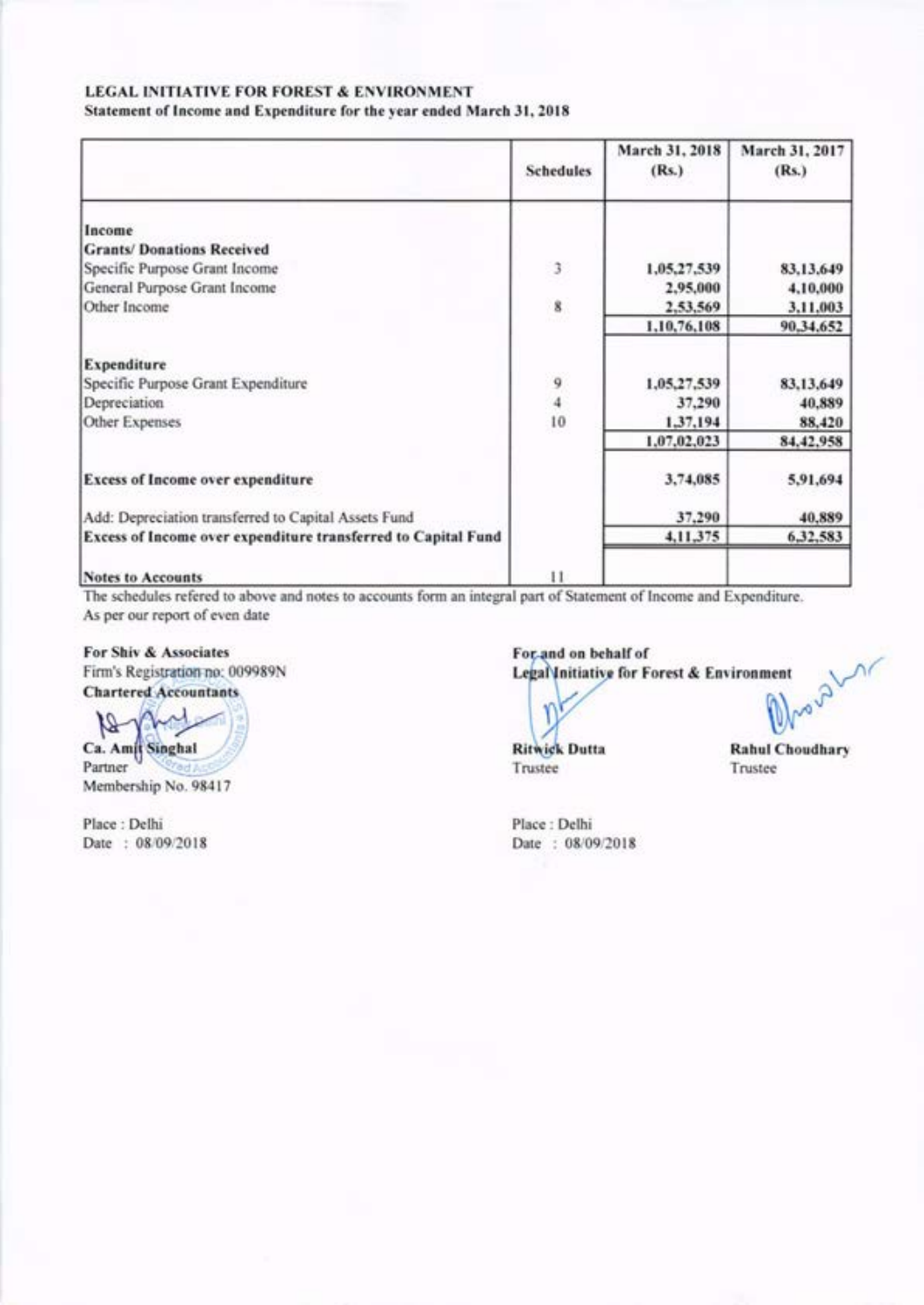Schedules to the accounts

| <b>Particulars</b>                                                                                                                   | March 31, 2018<br>(Rs.) | March 31, 2017<br>(Rs.) |
|--------------------------------------------------------------------------------------------------------------------------------------|-------------------------|-------------------------|
| Schedule 1: Capital Fund                                                                                                             |                         |                         |
| Opening Balance                                                                                                                      | 20,94,859               | 14,62,276               |
| Add: Balance transferred from Income and Expenditure Account<br>Less: Excess expenditure of specific purpose meet out from own funds | 4,11,375<br>(387)       | 6,32,583                |
|                                                                                                                                      | 25,05,847               | 20,94,859               |
| <b>Schedule 2: Capital Asset Fund</b>                                                                                                |                         |                         |
| <b>Opening Balance</b>                                                                                                               | 1,68,837                | 1,91,246                |
| Add: Fixed Assets puchased during the Year                                                                                           | 1.14.306                | 18,480                  |
| Less: Depreciation transferred from Income and Expenditure Account                                                                   | (37, 290)               | (40, 889)               |
|                                                                                                                                      | 2,45,853                | 1,68,837                |

(This space has been intentionally left blank)

Who dr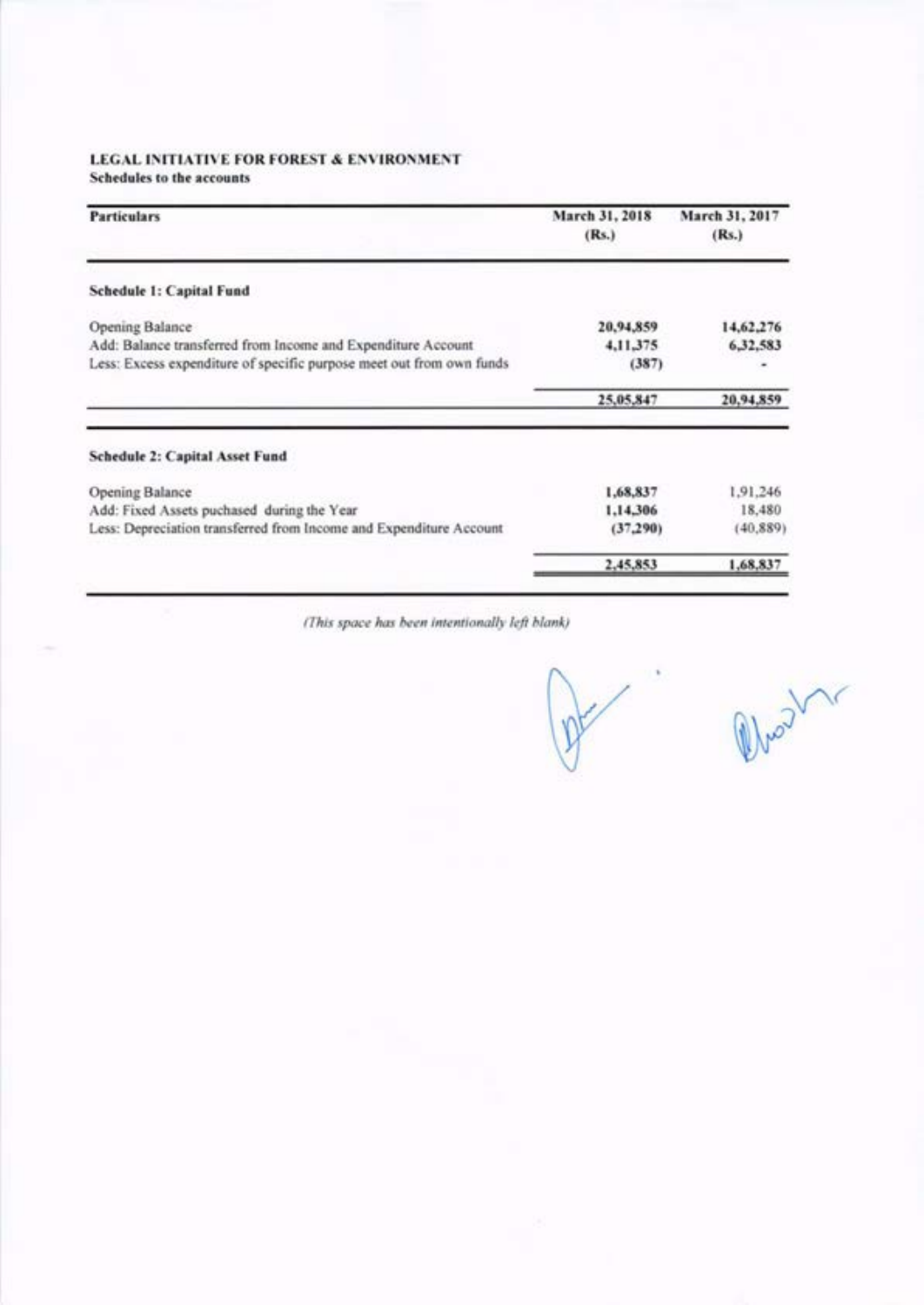# LEGAL INITIATIVE FOR FOREST & ENVIRONMENT Schedule to the accounts

# **Schedule 3: Unutilised Grant**

|   |                                          |             |                        |                 |                           |                       |                          | (Amount in Rs)     |
|---|------------------------------------------|-------------|------------------------|-----------------|---------------------------|-----------------------|--------------------------|--------------------|
| A | <b>GRANTS</b>                            | As at March | <b>Receipts during</b> | Interest        | <b>Transfer to Income</b> | <b>Transfer to</b>    | Transferred              | As at March        |
|   | (Received in FCRA nominated Account)     | 31, 2017    | the year               | earned on       | & Expenditure A/c*        | <b>Capital Assets</b> | from Capital             | 31, 2018           |
|   |                                          |             |                        | grant           |                           | Fund                  | Fund                     |                    |
|   |                                          |             |                        |                 |                           |                       |                          |                    |
|   | <b>Oak Foundation</b>                    |             | 66,66,667              |                 | 23,43,823                 | 1,14,306              | ۰                        | 42,08,538          |
|   | Global Greengrants Fund                  | 5,52,679    |                        |                 | 5,52,679                  |                       | ٠                        |                    |
|   | Key Stone Foundation                     | 1,29,374    | 40,000                 |                 | 1,69,761                  |                       | 387                      |                    |
|   | <b>International River</b>               | 7,05,765    |                        |                 | 3,12,515                  |                       |                          | 3,93,250           |
|   | American Jewish World Service            | 8,13,458    | 12,56,300              |                 | 16,30,566                 |                       | ٠                        | 4,39,192           |
| 6 | Shakti Sustainable Energy Foundation     | 32,47,569   | 27,00,158              | 49,977          | 49,89,119                 |                       | $\overline{\phantom{a}}$ | 10,08,585          |
|   | Total (A)                                | 54,48,845   | 1,06,63,125            | 49,977          | 99,98,463                 | 1,14,306              | 387                      | 60,49,565          |
|   | Previous year (A1)                       | 23,56,102   | 1,02,91,754            | 1,04,563        | 72,85,094                 | 18,480                | ٠                        | 54,48,845          |
|   |                                          |             |                        |                 |                           |                       |                          |                    |
| B | <b>GRANTS</b>                            | As at March | <b>Receipts during</b> | <b>Interest</b> | <b>Transfer to Income</b> | <b>Transfer to</b>    | <b>Transferred</b>       | <b>As at March</b> |
|   | (Received in Non-FCRA Account)           | 31, 2017    | the year               | earned on       | $&$ Expenditure $A/c^*$   | <b>Capital Assets</b> | from Capital             | 31, 2018           |
|   |                                          |             |                        | grant           |                           | <b>Fund</b>           | <b>Fund</b>              |                    |
|   |                                          |             |                        |                 |                           |                       |                          |                    |
|   | Duleep Mathai Trust                      | 3,77,474    | 3,44,000               |                 | 5,29,076                  |                       | ۰                        | 1,92,398           |
|   |                                          |             |                        |                 |                           |                       |                          |                    |
|   | Total (B)                                | 3,77,474    | 3,44,000               | ۰               | 5,29,076                  |                       | ٠.                       | 1,92,398           |
|   | Previous year (B1)                       | 1,76,099    | 12,50,000              | $\blacksquare$  | 10,28,555                 | 20,070                | ٠.                       | 3,77,474           |
|   |                                          |             |                        |                 |                           |                       |                          |                    |
|   | Grand Total (A+B)                        | 58,26,319   | 1,10,07,125            | 49,977          | 1,05,27,539               | 1,14,306              | 387                      | 62,41,963          |
|   | <b>Grand Total Previous year (A1+B1)</b> | 25,32,201   | 1, 15, 41, 754         | 1,04,563        | 83,13,649                 | 38,550                | ۰.                       | 58,26,319          |

(This space has been intentionally left blank)

Who 32  $12$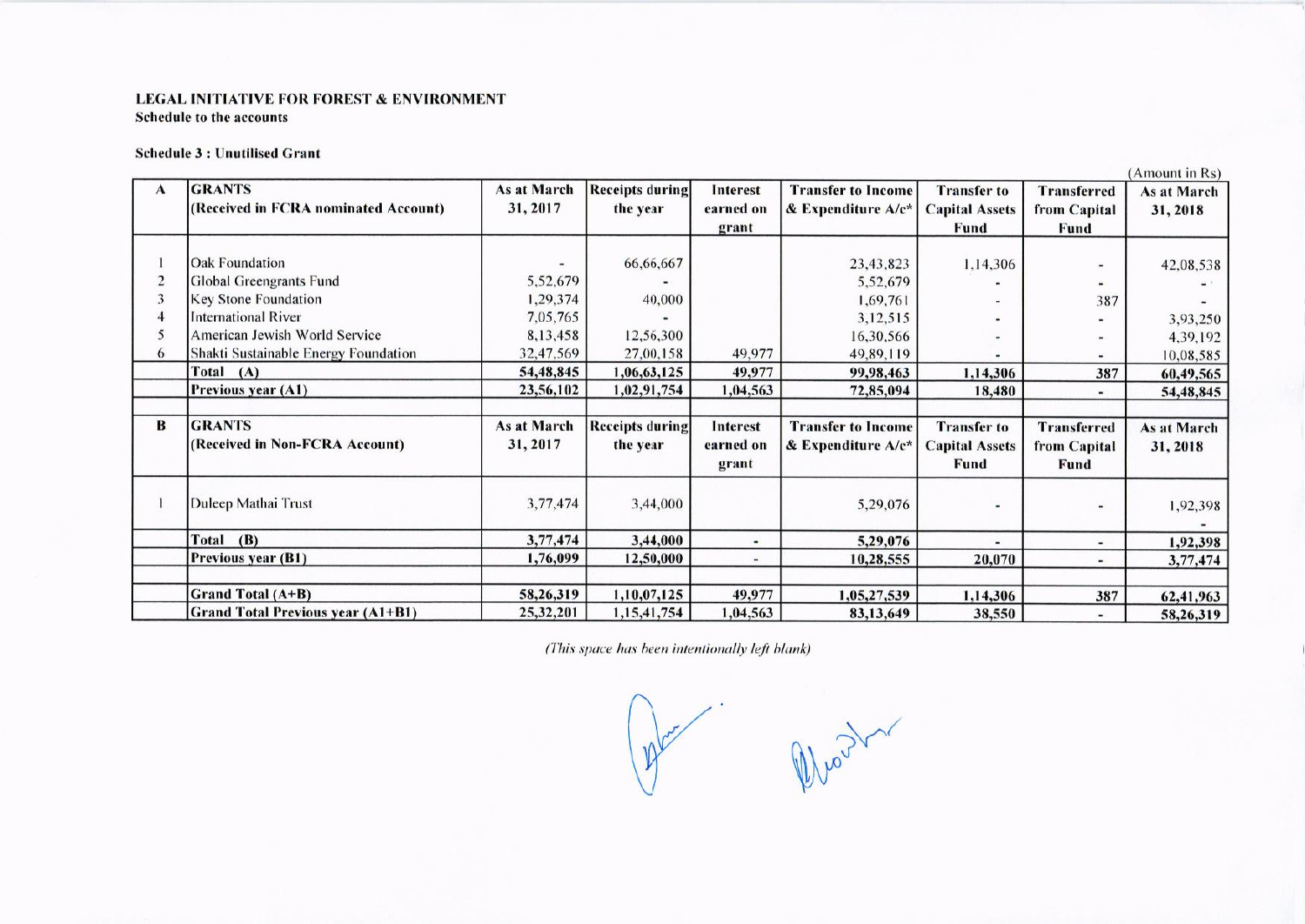#### LEGAL INITIATIVE FOR FOREST & ENVIRONMENT Schedule to the accounts

#### **Schedule 4: Fixed Assets**

|                                          |                 |                    |                              |                 |                     |                     |                              |          |                                 | <b>TAMOUNE IN KST</b> |
|------------------------------------------|-----------------|--------------------|------------------------------|-----------------|---------------------|---------------------|------------------------------|----------|---------------------------------|-----------------------|
| <b>Particulars</b>                       |                 | <b>Gross Block</b> |                              |                 | <b>Depreciation</b> |                     |                              |          | <b>Net Block</b>                |                       |
|                                          | As at March 31, | <b>Additions</b>   | Deletions/                   | As at March 31, | As at March 31.     | <b>Depreciation</b> | Deletions/                   |          | As at March 31, As at March 31, | As at March 31,       |
|                                          | 2017            | during the year    | <b>Adjustments</b>           | 2018            | 2017                | for the year        | <b>Adjustments</b>           | 2018     | 2018                            | 2017                  |
| <b>Foreign Contribution Account</b>      |                 |                    |                              |                 |                     |                     |                              |          |                                 |                       |
| Computers                                | 2,62,258        |                    | $\bullet$                    | 2,62,258        | 2,51,987            | 6,163               | $\qquad \qquad \blacksquare$ | 2,58,150 | 4,108                           | 10,271                |
| Office Equipments                        | 1.69.584        | 1.14.306           | $\qquad \qquad \blacksquare$ | 2,83,890        | 62,363              | 24,551              | $\sim$                       | 86.914   | 1,96,976                        | 1,07,221              |
| Furniture & Fixture                      | 18,480          |                    |                              | 18,480          | 924                 | 1,756               |                              | 2,680    | 15,800                          | 17,556                |
| Total (A)                                | 4,50,322        | 1,14,306           | $\frac{1}{2}$                | 5,64,628        | 3,15,274            | 32,470              | $\overline{\phantom{a}}$     | 3,47,744 | 2,16,884                        | 1,35,048              |
| Previous year (A1)                       | 4,31,842        | 18,480             | $\qquad \qquad =$            | 4,50,322        | 2,80,023            | 35,251              | $\overline{\phantom{a}}$     | 3,15,274 | 1,35,048                        | 1,51,819              |
| <b>Local Account</b>                     |                 |                    |                              |                 |                     |                     |                              |          |                                 |                       |
| Furniture & Fixture                      | 10,400          | $\overline{a}$     | $\sim$                       | 10,400          | 5,425               | 498                 |                              | 5.923    | 4,477                           | 4.975                 |
| Office equipments                        | 69,281          | $\sim$             | $\qquad \qquad \blacksquare$ | 69.281          | 40,467              | 4,322               | $\,$                         | 44,789   | 24,492                          | 28,814                |
| Total (B)                                | 79,681          | ۰                  |                              | 79,681          | 45,892              | 4,820               | $\sim$                       | 50,712   | 28,969                          | 33,789                |
| Previous year (B1)                       | 79,681          | $\qquad \qquad$    |                              | 79,681          | 40,254              | 5,638               | $\qquad \qquad \blacksquare$ | 45,892   | 33,789                          | 39,427                |
| Grand Total (A+B)                        | 5,30,003        | 1,14,306           | ۰                            | 6,44,309        | 3,61,166            | 37,290              | $\overline{\phantom{a}}$     | 3,98,456 | 2,45,853                        | 1,68,837              |
| <b>Grand Total Previous year (A1+B1)</b> | 5,11,523        | 18,480             | $\qquad \qquad \blacksquare$ | 5.30,003        | 3,20,277            | 40,889              | $\overline{\phantom{a}}$     | 3,61,166 | 1,68,837                        | 1,91,246              |

(This space has been intentionally left blank)

Who what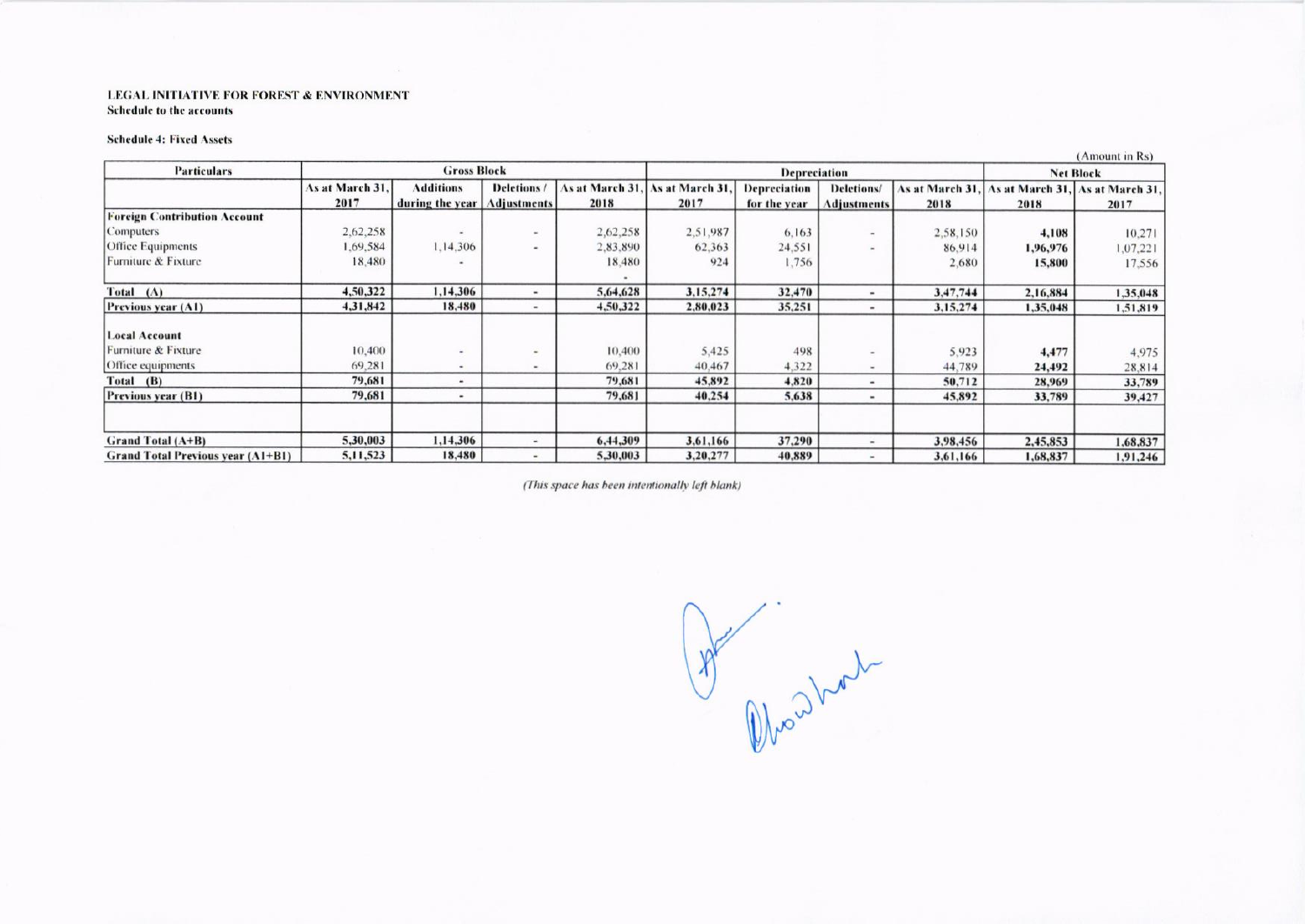Schedules to the accounts

| <b>Particulars</b>                        |                                                | March 31, 2018<br>(Rs.) | March 31, 2017<br>(Rs.) |
|-------------------------------------------|------------------------------------------------|-------------------------|-------------------------|
|                                           |                                                |                         |                         |
| <b>Schedule 5: Cash and Bank Balances</b> |                                                |                         |                         |
| Cash on Hand                              |                                                | 6,686                   | 16,757                  |
| Balances with Schedule Banks:             |                                                |                         |                         |
| Current Account<br><b>Fixed Deposits</b>  |                                                | 26,49,902<br>62,00,000  | 10,12,779<br>67,00,000  |
|                                           |                                                |                         |                         |
|                                           |                                                | 88,56,588               | 77,29,536               |
| <b>Schedule 6: Loans and Advances</b>     |                                                |                         |                         |
| Tax Deducted at Source                    |                                                | 46,573                  | 29,418                  |
| Accrued Interest                          |                                                | 1,98,299                | 2,75,821                |
| Others                                    |                                                | 972                     | 2,00,756                |
|                                           |                                                | 2,45,844                | 5,05,995                |
| <b>Schedule 7: Current Liabitilites</b>   |                                                |                         |                         |
| Duties & Taxes                            |                                                | 64,353                  | 42,018                  |
| <b>Sundry Creditors</b>                   |                                                | 2,90,269                | 2,72,335                |
|                                           |                                                | 3,54,622                | 3,14,353                |
|                                           | (This space has been intentionally left blank) |                         |                         |
|                                           |                                                |                         |                         |
|                                           |                                                |                         |                         |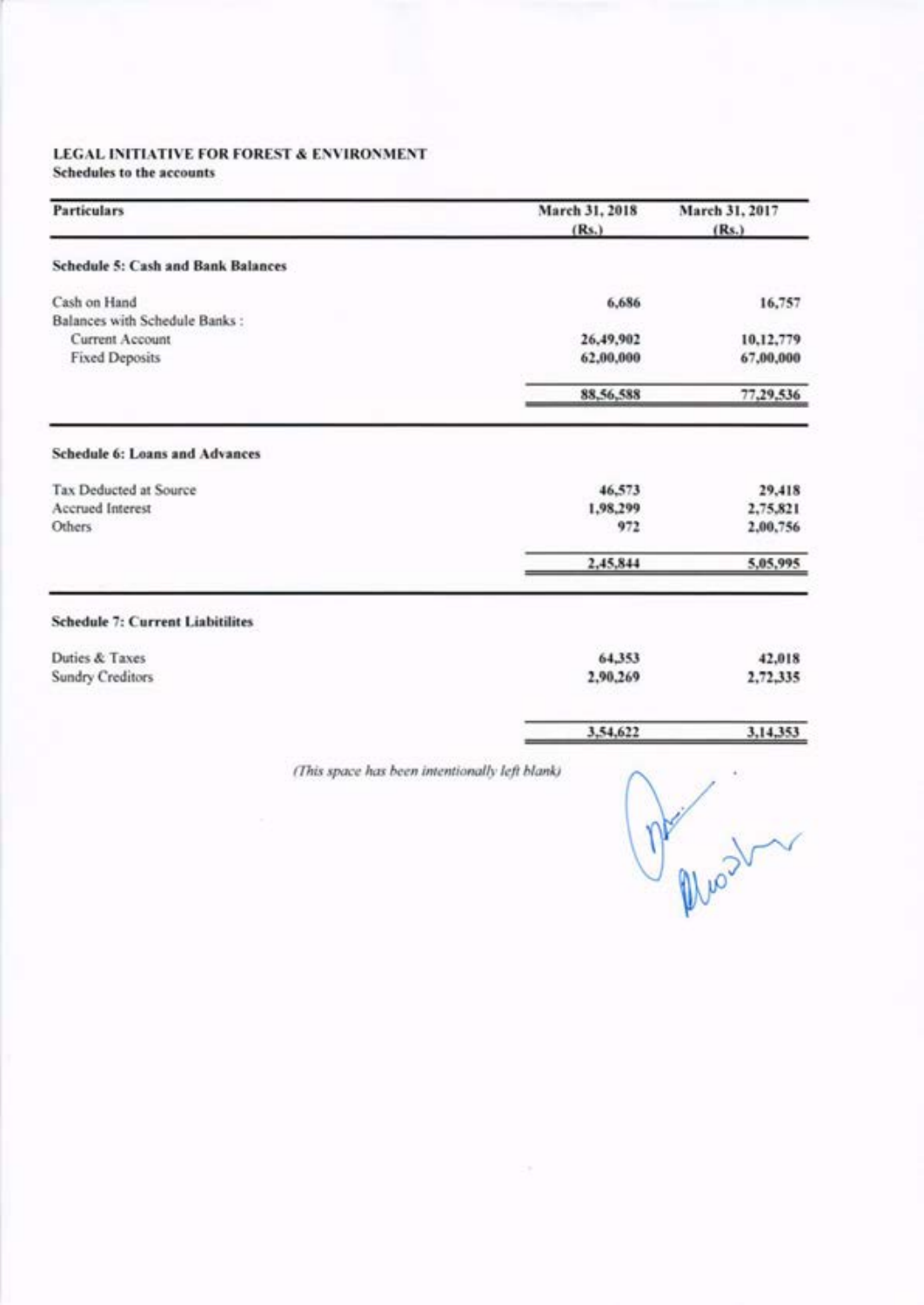# LEGAL INITIATIVE FOR FOREST & ENVIRONMENT Schedules to the accounts

| <b>Particulars</b>                                                  | March 31, 2018<br>(Rs.) | March 31, 2017<br>(Rs.) |
|---------------------------------------------------------------------|-------------------------|-------------------------|
| <b>Schedule 8: Other Income</b>                                     |                         |                         |
| Interest from Fixed Deposits (Net of interest allocated to project) | 2,05,137                | 2,50,839                |
| Interest from Bank (Net of interest allocated to project)           | 46,699                  | 40,104                  |
| Other Income                                                        | 1,733                   | 20,060                  |
|                                                                     | 2,53,569                | 3,11,003                |
| <b>Schedule 9: Specific Purpose of Grant Expenditure</b>            |                         |                         |
| <b>Advertisement Expenses</b>                                       | 4,20,355                | 16,100                  |
| <b>Audit Fees</b>                                                   | 50,000                  | 57,500                  |
| <b>Bank Charges</b>                                                 | 433                     | 11,389                  |
| Books & Periodicals Expenses                                        | 21.974                  | 16,001                  |
| Conferences and Meetings Expenses                                   | 26,72,586               | 18,79,868               |
| Electricity and Water Expenses                                      | 33,969                  | 27,442                  |
| Legal and Professional Expenses                                     | 30,38,054               | 30,83,219               |
| <b>Local Conveyance Expenses</b>                                    | 87,549                  | 73,185                  |
| Office Expenses                                                     | 1,05,183                | 74,085                  |
| Office Rent                                                         | 3,40,000                | 2,90,000                |
| Other Expenses                                                      |                         | 800                     |
| Postage and Courier Expenses                                        | 39,788                  | 49.158                  |
| Printing and Stationery Expenses                                    | 1,17,853                | 1,69,508                |
| <b>Publication Expenses</b>                                         | 1,99,920                |                         |
| Repair and Maintenance Expenses                                     | 1,60,106                | 41,292                  |
| Salary & Stipend Expenses                                           | 17,77,857               | 14,89,232               |
| <b>Staff Welfare Expenses</b>                                       | 500                     | 307                     |
| <b>Telephone Expenses</b>                                           | 91,660                  | 75,821                  |
| Research Expenses                                                   | 91,072                  |                         |
| <b>Travelling Expenses</b>                                          | 12,78,680               | 9,58,742                |
|                                                                     | 1,05,27,539             | 83,13,649               |
| <b>Schedule 10: Other Expenditure</b>                               |                         |                         |
| <b>Audit Fees</b>                                                   | 9,000                   |                         |
| <b>Bank Charges</b>                                                 | 6,501                   | 8,219                   |
| <b>Balance Written off</b>                                          | 2,999                   | 104                     |
| Office Rent                                                         | 20,000                  | 20,000                  |
| <b>Telephone Expenses</b>                                           | ۰                       | 569                     |
| Advertisement Expenses                                              | 23,167                  |                         |
| Office Expenses                                                     | ۰                       | 500                     |
| Insurance Expenses                                                  | 227                     |                         |
| <b>Travelling Expenses</b>                                          | 11,800                  | 11,017                  |
| Salary Expenses                                                     | 27,000                  |                         |
| Legal and Professional Expenses                                     | 36,500                  | 48,011                  |
|                                                                     | 1,37,194                | 88,420                  |

Oben 2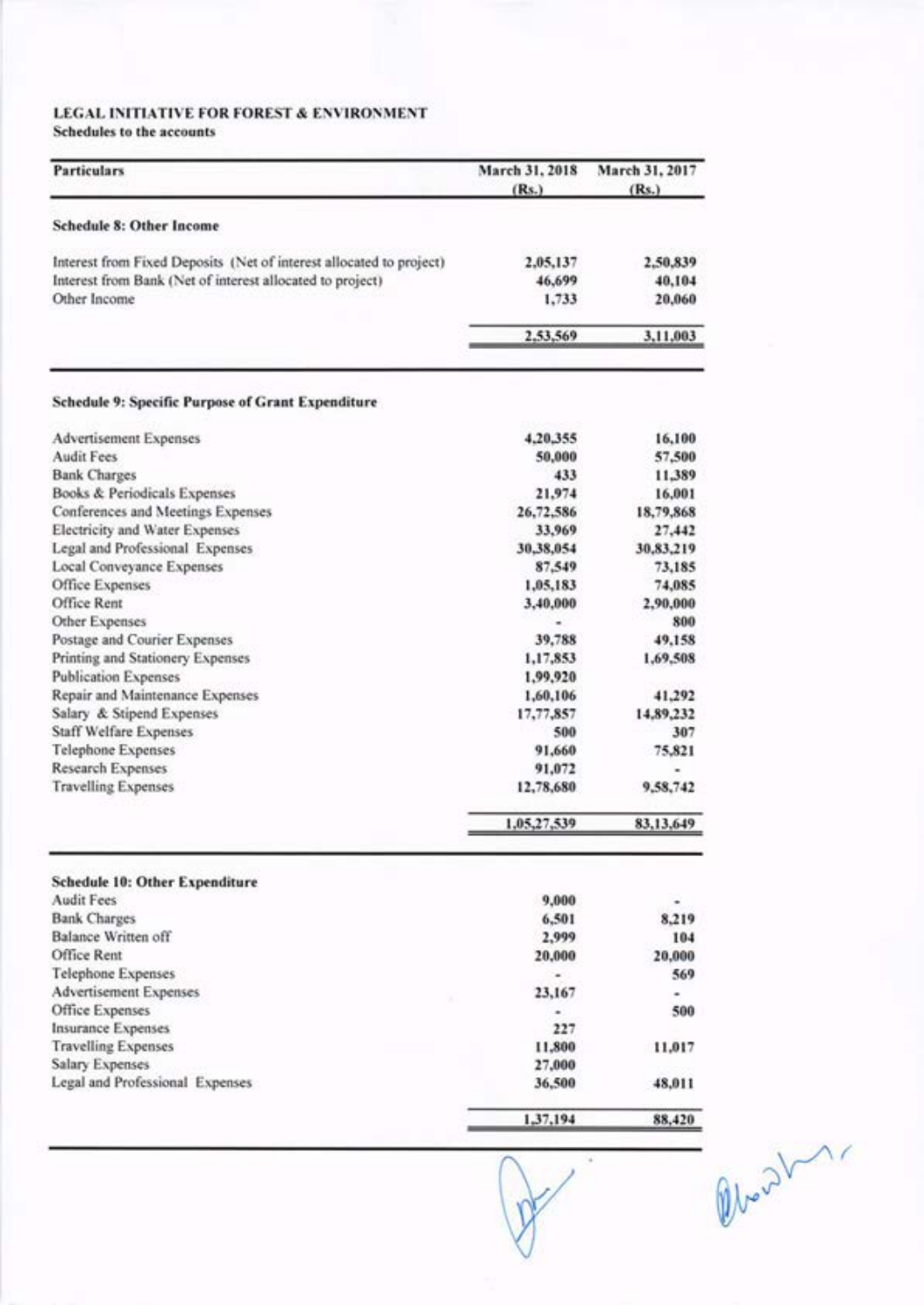# Schedule- '11'

#### Significant Accounting Policies for the year 2017-18

The accounts are prepared in accordance with the generally accepted accounting principles. The significant accounting policies to the extent applicable to the trust are as under:

# 1. Basis of Accounting

The accounts have been drawn up on a historical cost convention and are prepared on the basis of mercantile method of accounting.

# 2. Fixed Assets and Depreciation

Fixed assets are stated at cost of acquisition inclusive of inward freight and other incidental expenses, Fixed assets are depreciated on written down value methods as per rates given in lncome Tax Act, 1961.In the opinion of the management, rates adopted for providing depreciation on fixed assets are representative of their economic useful life.

The fixed assets which has been purchased or maintained for the projects centre has been transferred to the Projeds expenses.

## 3. Recognition of Income & Expenditures:

All known expenditure and income to the extent considered payable and receivable respectively, unless specifically stated otherwise, are accounted for on accrual basis.

### 4. Accounting of Grants/Donations

Donations/grants received for specific expenditures pursuant to agreements entered into with the donors are considered as a liability (Unutilized grant) and reflected under the capital fund untilthe intended work has been completed.

#### 5. lnvestments:

There are no such investments rnade during the year under report except investment in fixed deposit.

pt .

W  $3\text{V}$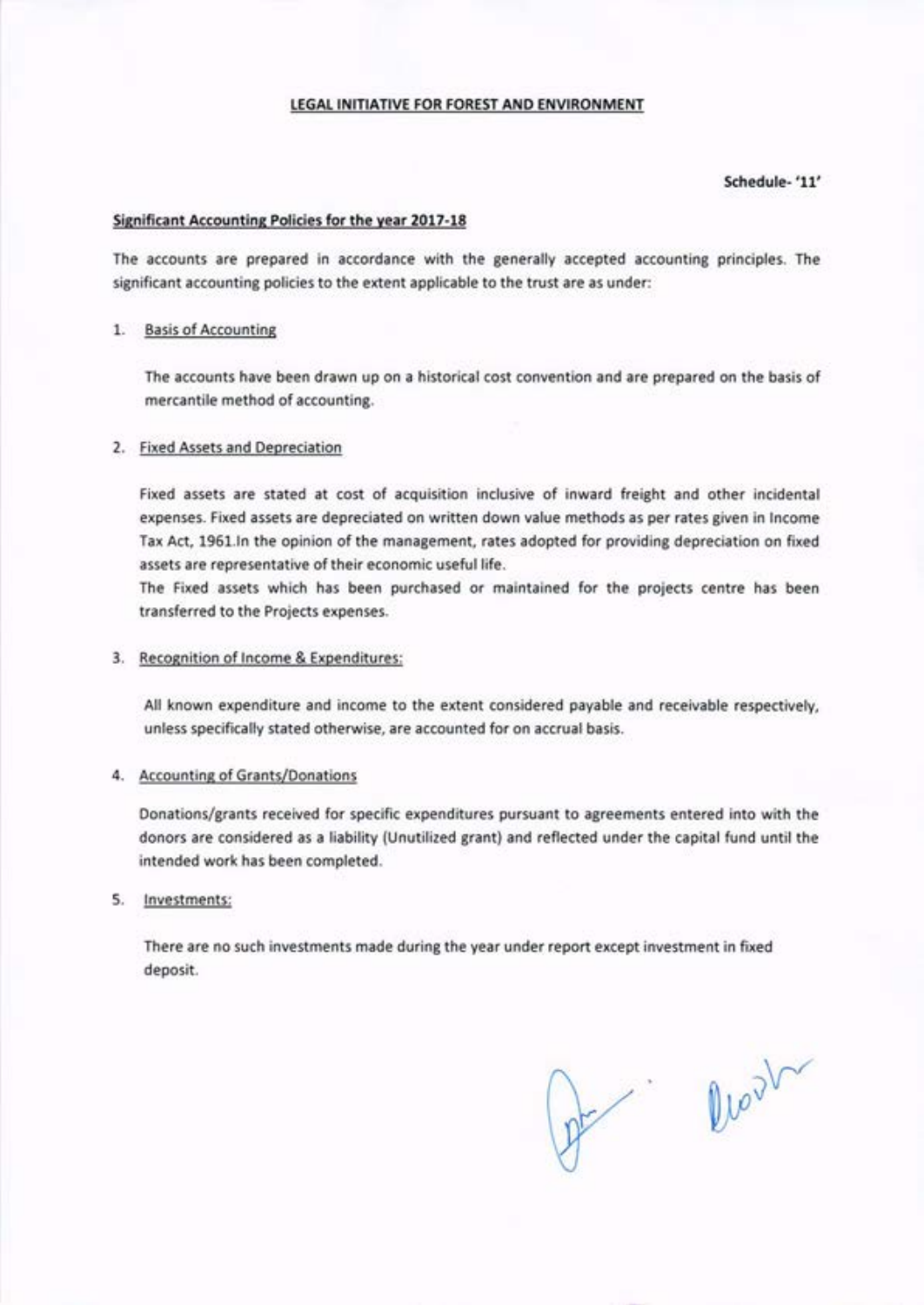# **FORM NO. 10B**

#### [See rule 17B]

Audit report under section 12A(b) of the Income-tax Act, 1961, in the case of charitable or religious trusts or institutions

We have examined the balance sheet of LEGAL INITIATIVE FOR FOREST AND ENVIRONMENT . AAATL8409L [name and PAN of the trust or institution] as at 31/03/2018 and the Profit and loss account for the year ended on that date which are in agreement with the books of account maintained by the said trust or institution.

We have obtained all the information and explanations which to the best of our knowledge and belief were necessary for the purposes of the audit. In our opinion, proper books of account have been kept by the head office and the branches of the abovenamed trust visited by us so far as appears from our examination of the books, and proper Returns adequate for the purposes of audit have been received from branches not visited by us, subject to the comments given below:

In our opinion and to the best of our information, and according to information given to us, the said accounts give a true and fair view-

(i) in the case of the balance sheet, of the state of affairs of the above named trust as at 31/03/2018 and

(ii) in the case of the profit and loss account, of the profit or loss of its accounting year ending on 31/03/2018 The prescribed particulars are annexed hereto.

| Place | <b>NEW DELHI</b> |
|-------|------------------|
| Date  | 08/09/2018       |

Name Membership Number FRN (Firm Registration Number) Address

| 202 VARDHMAN PLAZA PLO       |
|------------------------------|
| T.NO - 3, SECTOR - 6, MAIN M |
| <b>ARKET, DWARKA NEW DEL</b> |
| HI DEL HI                    |

#### **ANNEXURE Statement of particulars L APPLICATION OF INCOME FOR CHARITABLE OR RELIGIOUS PURPOSES**

| T.               | $\overline{\tau}$                                                                                                                                     | Amount of income of the previous year applied to<br>charitable or religious purposes in India during that year (                                                                                                                                                   | 8687366                                                     |
|------------------|-------------------------------------------------------------------------------------------------------------------------------------------------------|--------------------------------------------------------------------------------------------------------------------------------------------------------------------------------------------------------------------------------------------------------------------|-------------------------------------------------------------|
| $\overline{2}$ . |                                                                                                                                                       | Whether the trust has exercised the option under clause<br>(2) of the Explanation to section 11(1)? If so, the details<br>of the amount of income deemed to have been applied to<br>charitable or religious purposes in India during the previous<br>year $(3)$    | No                                                          |
| 3.               |                                                                                                                                                       | Amount of income accumulated or set apart for application Yes<br>to charitable or religious purposes, to the extent it does not<br>exceed 15 per cent of the income derived from property<br>held under trust wholly for such purposes. (₹)                        | 1740851                                                     |
| 4.               |                                                                                                                                                       | Amount of income eligible for exemption under section<br>11(1)(c) (Give details)                                                                                                                                                                                   | No                                                          |
| 5.               | Amount of income, in addition to the amount referred to<br>in item 3 above, accumulated or set apart for specified<br>purposes under section 11(2)(₹) |                                                                                                                                                                                                                                                                    | 1177454                                                     |
| 6.               |                                                                                                                                                       | Whether the amount of income mentioned in item 5 above<br>has been invested or deposited in the manner laid down in<br>section 11(2)(b) ? If so, the details thereof.                                                                                              | Yes<br>Fixed Deposits with Nationalized Bank Rs 62,00,000/- |
| 7.               |                                                                                                                                                       | Whether any part of the income in respect of which an<br>option was exercised under clause (2) of the Explanation to<br>section 11(1) in any earlier year is deemed to be income of<br>the previous year under section 11(1B)? If so, the details<br>thereof $(7)$ | No                                                          |
| 8.               |                                                                                                                                                       | Whether, during the previous year, any part of income accumulated or set apart for specified purposes under section<br>11(2) in any earlier year-                                                                                                                  |                                                             |
|                  |                                                                                                                                                       | (a) has been applied for purposes other than charitable or<br>religious purposes or has ceased to be accumulated or<br>set apart for application thereto, or                                                                                                       | No                                                          |
|                  |                                                                                                                                                       | (b) has ceased to remain invested in any security referred<br>to in section 11(2)(b)(i) or deposited in any account<br>referred to in section 11(2)(b)(ii) or section 11(2)(b)<br>$(iii)$ , or                                                                     | No                                                          |